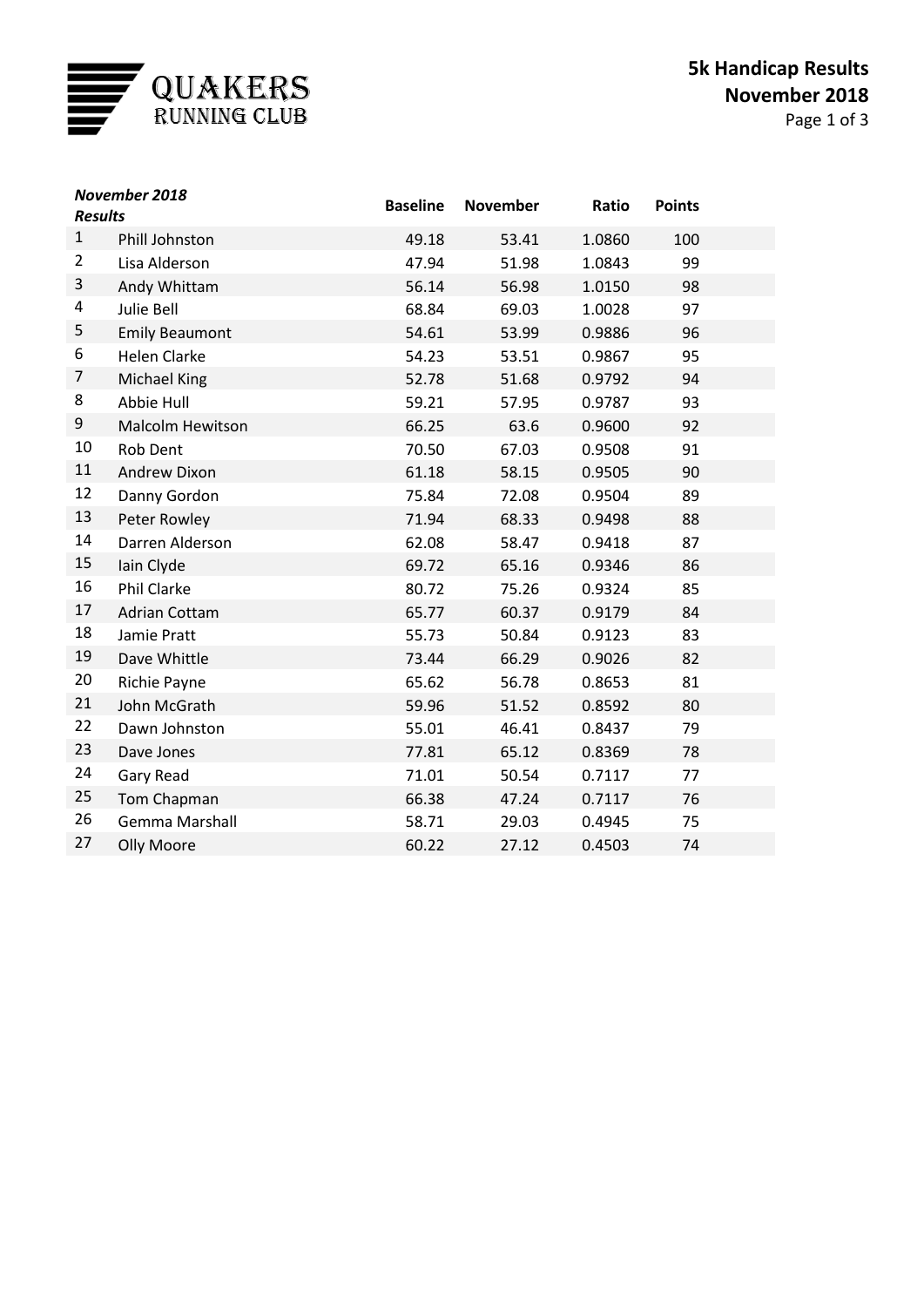

| November 2018  |                          |             |                  |             |             |                  |             |                  |                  |             |             |                  |              |
|----------------|--------------------------|-------------|------------------|-------------|-------------|------------------|-------------|------------------|------------------|-------------|-------------|------------------|--------------|
| <b>Results</b> | <b>Cumulative Scores</b> | Jan         | Feb              | Mar         | Apr         | May              | Jun         | Jul              | Aug              | Sep         | Oct         | Nov              | <b>Total</b> |
| $\mathbf{1}$   | Lisa Alderson            | 88          | 87               | $\mathbf 0$ | 93          | 96               | 99          | 100              | $\mathbf 0$      | 100         | 100         | 99               | 862          |
| $\overline{2}$ | Andy Whittam             | 100         | 97               | 97          | 92          | 0                | <b>NA</b>   | 87               | 90               | 92          | 92          | 98               | 845          |
| 3              | Rob Dent                 | 0           | 81               | $\mathbf 0$ | 94          | 92               | 95          | 90               | 98               | 97          | 95          | 91               | 833          |
| 4              | <b>Julie Bell</b>        | <b>NA</b>   | <b>NA</b>        | 91          | 84          | 87               | 87          | 86               | 92               | 94          | 88          | 97               | 806          |
| 5              | Danny Gordon             | 85          | <b>NA</b>        | 90          | <b>NA</b>   | 89               | 86          | 88               | 93               | 95          | 87          | 89               | 802          |
| 6              | Abbie Hull               | 95          | 96               | 99          | 98          | $\mathbf 0$      | $\mathbf 0$ | 99               | 99               | 98          | $\mathbf 0$ | 93               | 777          |
| 7              | <b>Neil Gooding</b>      | $\mathbf 0$ | 94               | 95          | 96          | 95               | $\mathbf 0$ | 82               | 96               | $\mathbf 0$ | 93          | $\boldsymbol{0}$ | 651          |
| 8              | <b>Phill Johnston</b>    | 69          | 80               | 0           | 75          | 81               | $\mathbf 0$ | 78               | 91               | $\pmb{0}$   | 76          | 100              | 650          |
| 9              | John McGrath             | 96          | $\boldsymbol{0}$ | $\mathbf 0$ | 63          | 77               | 94          | 73               | 81               | $\mathbf 0$ | 66          | 80               | 630          |
| 10             | Adrian Colbourne         | 99          | 88               | 94          | $\mathbf 0$ | $\mathbf 0$      | 88          | 93               | 0                | 81          | 82          | $\mathbf 0$      | 625          |
| 11             | <b>Michael King</b>      | $\mathbf 0$ | 65               | 82          | 88          | 84               | $\mathbf 0$ | $\mathbf 0$      | $\mathbf 0$      | 99          | 98          | 94               | 610          |
| 12             | <b>Julie Russell</b>     | 0           | 0                | $\pmb{0}$   | 100         | 99               | 100         | 97               | 100              | $\mathbf 0$ | 96          | $\boldsymbol{0}$ | 592          |
| 13             | <b>Helen Clarke</b>      | 90          | 92               | $\mathbf 0$ | 99          | 98               | 0           | $\mathbf 0$      | $\mathbf 0$      | 0           | 97          | 95               | 571          |
| 14             | Elizabeth Kennedy        | 78          | 68               | 87          | 77          | 0                | 76          | $\mathbf 0$      | $\pmb{0}$        | 88          | 80          | 0                | 554          |
| 15             | <b>Ed Griffiths</b>      | $\mathbf 0$ | 72               | 77          | 86          | 83               | $\pmb{0}$   | 85               | 79               | $\mathbf 0$ | 71          | 0                | 553          |
| 16             | <b>Gillian Harris</b>    | 80          | 82               | 84          | 76          | 75               | 77          | $\mathbf 0$      | 78               | $\mathbf 0$ | $\mathbf 0$ | 0                | 552          |
| 17             | Michelle Scruby          | 79          | 0                | $\mathbf 0$ | 78          | 86               | 73          | 71               | 87               | $\mathbf 0$ | 73          | 0                | 547          |
| 18             | Gary Read                | 70          | 59               | 0           | 67          | 72               | 68          | $\mathbf 0$      | 74               | $\pmb{0}$   | 59          | 77               | 546          |
| 19             | Lisa Reeve               | 86          | 89               | 76          | 95          | 100              | 98          | $\mathbf 0$      | $\boldsymbol{0}$ | $\mathbf 0$ | $\mathbf 0$ | $\pmb{0}$        | 544          |
| 20             | <b>Malcolm Hewitson</b>  | 93          | 0                | $\mathbf 0$ | $\mathbf 0$ | 69               | 92          | 92               | $\mathbf 0$      | 93          | $\mathbf 0$ | 92               | 531          |
| 21             | <b>Jeff Marriot</b>      | 0           | 91               | 89          | 89          | 93               | 85          | 81               | $\mathbf 0$      | $\mathbf 0$ | $\mathbf 0$ | $\boldsymbol{0}$ | 528          |
| 22             | Andrew Vernon            | 0           | 0                | 0           | 85          | 71               | 69          | 94               | 97               | $\mathbf 0$ | 94          | 0                | 510          |
| 23             | <b>Emily Beaumont</b>    | $\mathbf 0$ | $\pmb{0}$        | 83          | 68          | 76               | 66          | $\mathbf 0$      | 75               | $\mathbf 0$ | $\mathbf 0$ | 96               | 464          |
| 24             | Dawn Johnston            | 0           | 0                | 0           | 69          | 82               | 70          | $\mathbf 0$      | 80               | 0           | 64          | 79               | 444          |
| 25             | Emma Joyeux              | 73          | 61               | 75          | 80          | $\mathbf 0$      | $\pmb{0}$   | $\mathbf 0$      | $\pmb{0}$        | 82          | 67          | $\pmb{0}$        | 438          |
| 26             | <b>Adrian Cottam</b>     | 98          | 95               | $\pmb{0}$   | 81          | $\mathbf 0$      | $\mathbf 0$ | $\mathbf 0$      | $\pmb{0}$        | $\pmb{0}$   | 77          | 84               | 435          |
| 27             | Dave Jones               | 94          | 79               | 0           | $\mathbf 0$ | $\mathbf 0$      | 91          | $\mathbf 0$      | $\pmb{0}$        | 0           | 91          | 78               | 433          |
| 28             | Lee Morris               | 76          | 63               | 0           | 65          | 0                | 0           | 70               | 0                | 83          | 61          | 0                | 418          |
| 29             | Chris Land               | 0           | 0                | 79          | 74          | 0                | 0           | 84               | $\Omega$         | 89          | 89          | 0                | 415          |
| 30             | Phil Clarke              | 0           | 0                | 0           | 72          | $\mathbf 0$      | $\pmb{0}$   | 83               | 85               | 86          | $\pmb{0}$   | 85               | 411          |
| 31             | Lucy Bendle              | $\pmb{0}$   | 62               | 86          | $\mathsf 0$ | $\mathbf 0$      | $\pmb{0}$   | 95               | $\pmb{0}$        | 87          | 70          | $\pmb{0}$        | 400          |
| 32             | Sarah Watson             | $\pmb{0}$   | 57               | $\pmb{0}$   | 62          | 74               | 64          | 76               | $\pmb{0}$        | $\pmb{0}$   | 60          | 0                | 393          |
| 33             | Rob Gillham              | $\pmb{0}$   | 70               | $\pmb{0}$   | $\mathbf 0$ | 85               | 65          | $\boldsymbol{0}$ | 84               | 85          | $\pmb{0}$   | 0                | 389          |
| 34             | Darren Alderson          | $\pmb{0}$   | 69               | 0           | 70          | $\pmb{0}$        | 72          | $\pmb{0}$        | $\pmb{0}$        | $\pmb{0}$   | 84          | 87               | 382          |
| 35             | David Ledgerwood         | 97          | 83               | 98          | 97          | $\boldsymbol{0}$ | $\pmb{0}$   | $\mathbf 0$      | $\pmb{0}$        | $\mathbf 0$ | $\mathbf 0$ | $\pmb{0}$        | 375          |
| 36             | Marc Ellis               | $\pmb{0}$   | 0                | $\pmb{0}$   | $\mathsf 0$ | 84               | 78          | $\pmb{0}$        | 95               | 96          | $\pmb{0}$   | 0                | 353          |
| 37             | <b>Olly Moore</b>        | 74          | $\pmb{0}$        | $\pmb{0}$   | 64          | $\pmb{0}$        | $\pmb{0}$   | $\pmb{0}$        | $\pmb{0}$        | 78          | 63          | 74               | 353          |
| 38             | Dave Thompson            | 0           | $\pmb{0}$        | 0           | $\mathbf 0$ | 0                | 79          | $\mathbf 0$      | 94               | 91          | 86          | 0                | 350          |
| 39             | Wendy Thompson           | $\pmb{0}$   | 84               | $\pmb{0}$   | 79          | 90               | 93          | $\pmb{0}$        | $\pmb{0}$        | $\pmb{0}$   | $\pmb{0}$   | $\pmb{0}$        | 346          |
| 40             | Peter Rowley             | 0           | $\pmb{0}$        | 0           | 83          | $\pmb{0}$        | $\pmb{0}$   | $\mathbf 0$      | 88               | $\pmb{0}$   | 81          | 88               | 340          |
| 41             | Andrew Dixon             | 0           | $\pmb{0}$        | 100         | $\mathbf 0$ | 70               | $\pmb{0}$   | 72               | $\pmb{0}$        | $\mathbf 0$ | $\mathbf 0$ | 90               | 332          |
| 42             | Clare McGrath            | 0           | 0                | $\pmb{0}$   | $\mathbf 0$ | 79               | $\pmb{0}$   | 96               | 77               | $\pmb{0}$   | 69          | 0                | 321          |
| 43             | Dale Chapman             | $\pmb{0}$   | 60               | 81          | $\mathbf 0$ | $\pmb{0}$        | 67          | $\boldsymbol{0}$ | $\pmb{0}$        | $\mathbf 0$ | 79          | $\pmb{0}$        | 287          |
| 44             | <b>Helen Gregory</b>     | 77          | 66               | 0           | 73          | $\pmb{0}$        | 71          | $\pmb{0}$        | 0                | $\pmb{0}$   | $\pmb{0}$   | 0                | 287          |
| 45             | Rebecca Howard           | $\pmb{0}$   | 90               | 96          | $\mathsf 0$ | $\pmb{0}$        | $\pmb{0}$   | $\pmb{0}$        | $\pmb{0}$        | $\pmb{0}$   | 85          | $\pmb{0}$        | 271          |